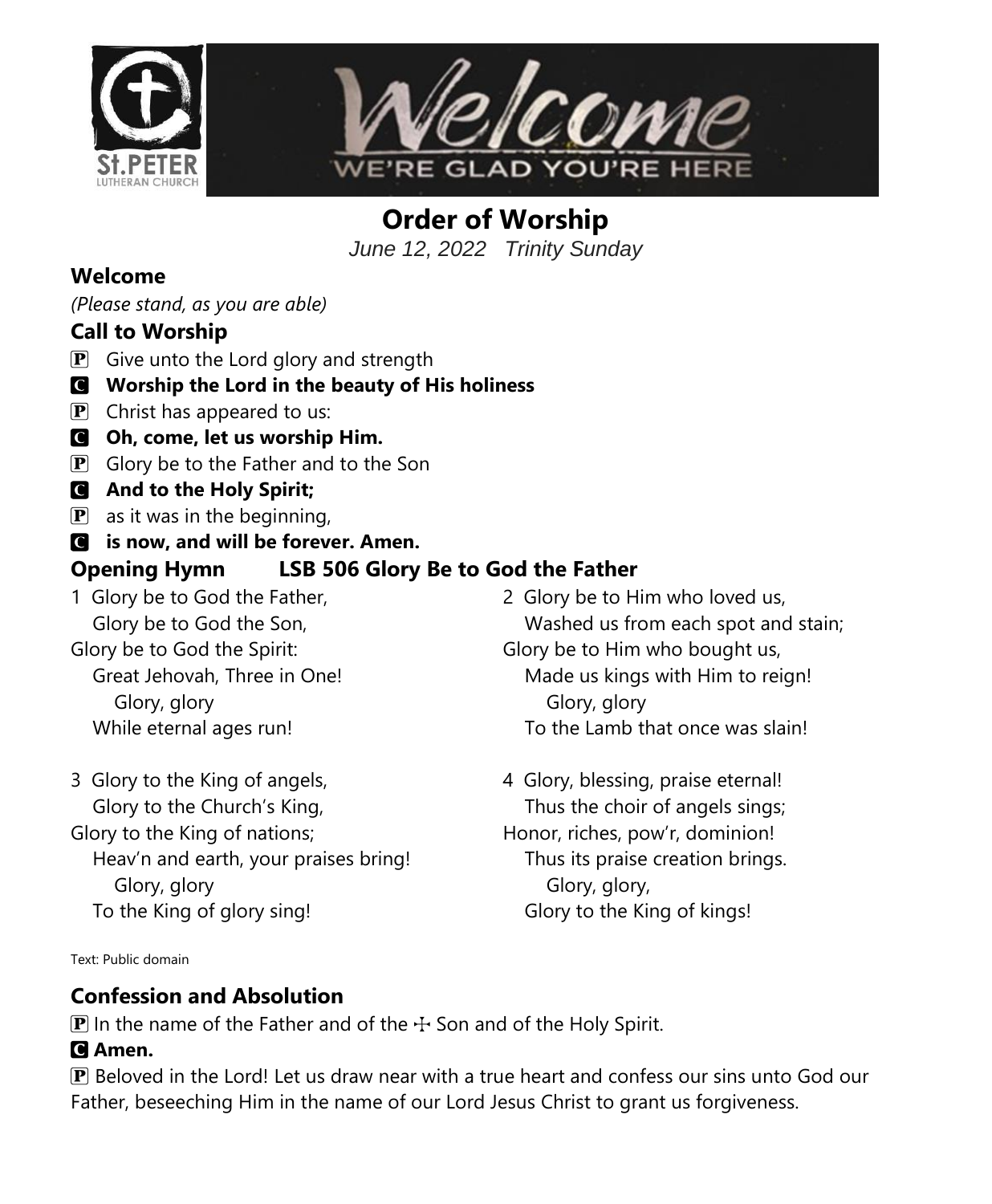Our help is in the name of the Lord.

#### C **who made heaven and earth.**

 $\bf{P}$  I said, I will confess my transgressions unto the Lord,

# C **and you forgave the iniquity of my sin.**

P O almighty God, merciful Father,

C **I, a poor, miserable sinner, confess unto You all my sins and iniquities with which I have ever offended You and justly deserve Your temporal and eternal punishment. But I am heartily sorry for them and sincerely repent of them, and I pray You of Your boundless mercy and for the sake of the holy, innocent, bitter sufferings and death of Your beloved Son, Jesus Christ, to be gracious and merciful to me, a poor, sinful being.**

 $\mathbb P$  Upon this your confession, I, by virtue of my office, as a called and ordained servant of the Word, announce the grace of God unto all of you, and in the stead and by the command of my Lord Jesus Christ I forgive you all your sins in the name of the Father and of the  $\pm$  Son and of the Holy Spirit.

# C **Amen.**



# **Salutation and Collect**

- $\left| \mathbf{P} \right|$  The Lord be with you.
- C **And also with you.**
- $\mathbf{P}$  Almighty and everlasting God, You have given us grace to acknowledge the glory of the eternal Trinity by the confession of a true faith and to worship the Unity in the power of the Divine Majesty. Keep us steadfast in this faith and defend us from all adversities; for You, O Father, Son, and Holy Spirit, live and reign, one God, now and forever.

#### *(Please be seated)*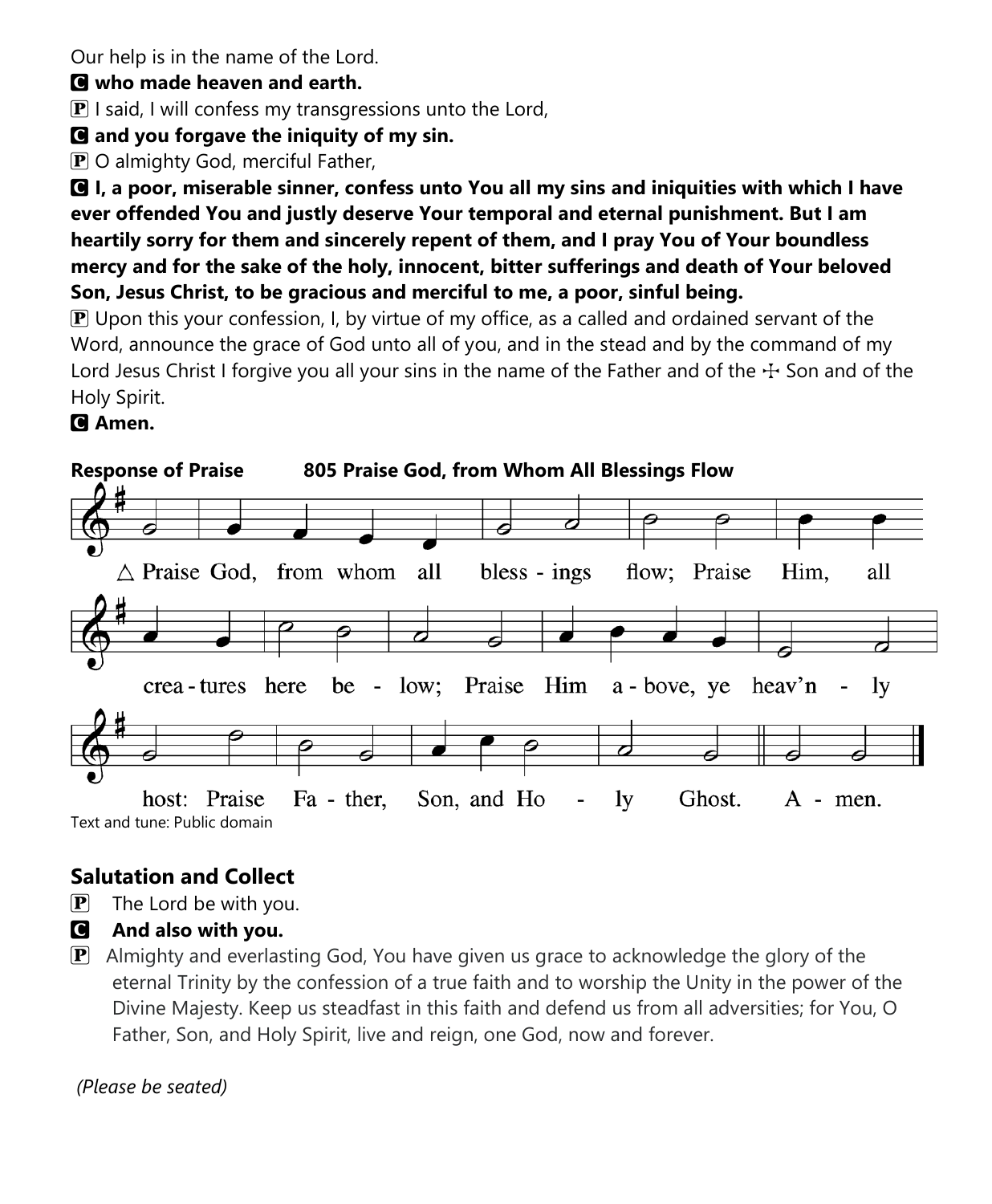# **Old Testament Reading, Proverbs 8:1-4, 22-31**

Does not wisdom call? Does not understanding raise her voice?

 $2^2$ On the heights beside the way, at the crossroads she takes her stand;

 $3$ beside the gates in front of the town, at the entrance of the portals she cries aloud:

 $4\pi$ To you, O men, I call, and my cry is to the children of man...

<sup>22</sup>"The Lord possessed me at the beginning of his work, the first of his acts of old.

 $^{23}$ Ages ago I was set up, at the first, before the beginning of the earth.

 $24$ When there were no depths I was brought forth, when there were no springs abounding with water.

 $^{25}$ Before the mountains had been shaped, before the hills, I was brought forth,

 $26$ before he had made the earth with its fields, or the first of the dust of the world.

 $27$ When he established the heavens, I was there; when he drew a circle on the face of the deep,

 $28$  when he made firm the skies above, when he established the fountains of the deep,

 $2<sup>9</sup>$ when he assigned to the sea its limit, so that the waters might not transgress his command, when he marked out the foundations of the earth,  $30$ <sup>then</sup> I was beside him, like a master workman,

and I was daily his delight, rejoicing before him always,

 $31$ rejoicing in his inhabited world and delighting in the children of man."

L This is the Word of the Lord C **Thanks be to God**

# **Responsive Psalm, Psalm 8: 1-9**

 $^1$ O LORD, our Lord,

how majestic is your name in all the earth!

#### **You have set your glory above the heavens.**

 $2^2$ Out of the mouth of babes and infants,

# **you have established strength because of your foes,**

**to still the enemy and the avenger.**

 $3$ When I look at your heavens, the work of your fingers, the moon and the stars, which you have set in place,

#### <sup>4</sup>**what is man that you are mindful of him, and the son of man that you care for him?**

<sup>5</sup>Yet you have made him a little lower than the heavenly beings and crowned him with glory and honor.

**6 You have given him dominion over the works of your hands; you have put all things under his feet,**

 $7$ all sheep and oxen,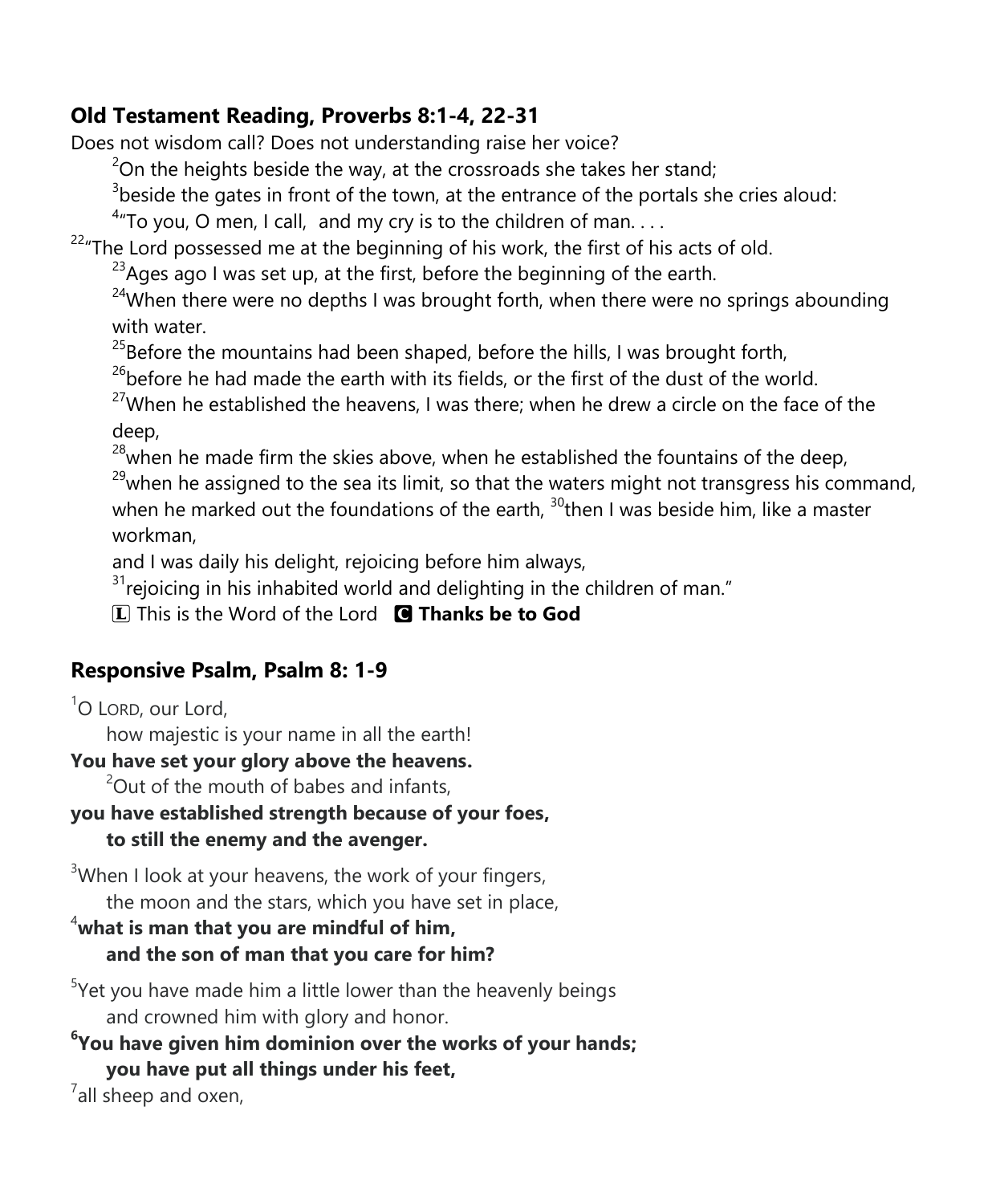and also the beasts of the field,

#### **8 the birds of the heavens, and the fish of the sea, whatever passes along the paths of the seas.**

<sup>9</sup>O LORD, our Lord,

how majestic is your name in all the earth!

# **Epistle Reading, Acts 2:22-36**

"Men of Israel, hear these words: Jesus of Nazareth, a man attested to you by God with mighty works and wonders and signs that God did through him in your midst, as you yourselves know—  $^{23}$ this Jesus, delivered up according to the definite plan and foreknowledge of God, you crucified and killed by the hands of lawless men. <sup>24</sup>God raised him up, loosing the pangs of death, because it was not possible for him to be held by it.  $25$ For David says concerning him,

"'I saw the Lord always before me,

for he is at my right hand that I may not be shaken;

 $26$ <sup>26</sup>therefore my heart was glad, and my tongue rejoiced;

my flesh also will dwell in hope.

 $27$ For you will not abandon my soul to Hades,

or let your Holy One see corruption.

<sup>28</sup>You have made known to me the paths of life;

you will make me full of gladness with your presence.'

<sup>29</sup>"Brothers, I may say to you with confidence about the patriarch David that he both died and was buried, and his tomb is with us to this day.  $30B$ eing therefore a prophet, and knowing that God had sworn with an oath to him that he would set one of his descendants on his throne,  $31$ he foresaw and spoke about the resurrection of the Christ, that he was not abandoned to Hades, nor did his flesh see corruption. <sup>32</sup>This Jesus God raised up, and of that we all are witnesses. <sup>33</sup>Being therefore exalted at the right hand of God, and having received from the Father the promise of the Holy Spirit, he has poured out this that you yourselves are seeing and hearing. <sup>34</sup>For David did not ascend into the heavens, but he himself says, "'The Lord said to my Lord,

Sit at my right hand,  $35$ until I make your enemies your footstool.'

<sup>36</sup>Let all the house of Israel therefore know for certain that God has made him both Lord and Christ, this Jesus whom you crucified."

L This is the Word of the Lord C **Thanks be to God** *(Please stand as you are able)*

# **The Holy Gospel, John 8:48-59**

 $\mathbf{P}$  The Holy Gospel according to St. John

**G** Glory to You, O Lord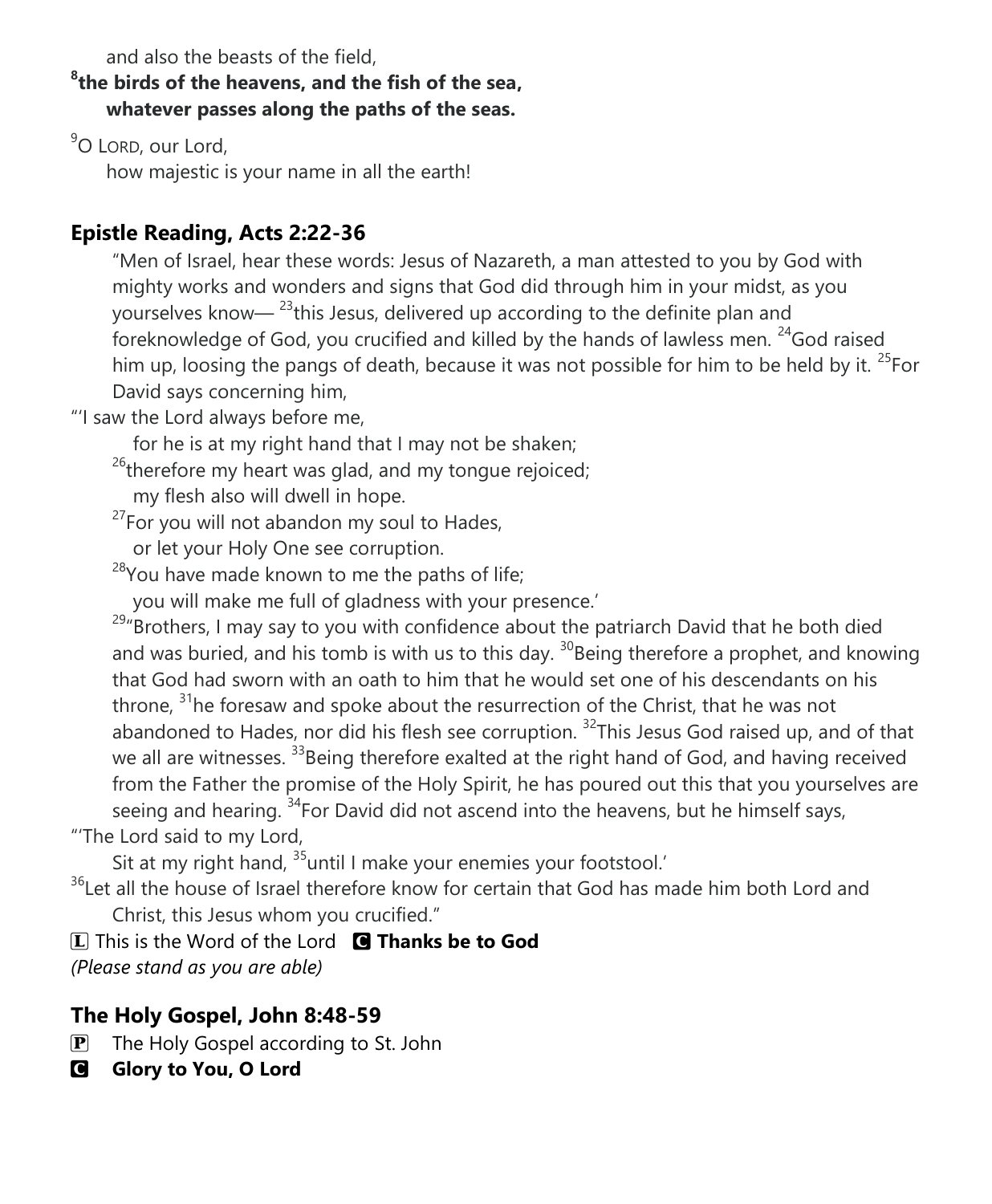The Jews answered [Jesus], "Are we not right in saying that you are a Samaritan and have a demon?" <sup>49</sup>Jesus answered, "I do not have a demon, but I honor my Father, and you dishonor me.  $50$ Yet I do not seek my own glory; there is One who seeks it, and he is the judge.  $51$ Truly, truly, I say to you, if anyone keeps my word, he will never see death." <sup>52</sup>The Jews said to him, "Now we know that you have a demon! Abraham died, as did the prophets, yet you say, 'If anyone keeps my word, he will never taste death.<sup>' 53</sup> Are you greater than our father Abraham, who died? And the prophets died! Who do you make yourself out to be?" <sup>54</sup>Jesus answered, "If I glorify myself, my glory is nothing. It is my Father who glorifies me, of whom you say, 'He is our God.' <sup>55</sup>But you have not known him. I know him. If I were to say that I do not know him, I would be a liar like you, but I do know him and I keep his word. <sup>56</sup>Your father Abraham rejoiced that he would see my day. He saw it and was glad."  $57$  So the Jews said to him, "You are not yet fifty years old, and have you seen Abraham?" <sup>58</sup>Jesus said to them, "Truly, truly, I say to you, before Abraham was, I am."  $^{59}$ So they picked up stones to throw at him, but Jesus hid himself and went out of the temple.

L This is the Gospel of the Lord C **Praise to You, O Christ!**

*(Please be seated)*

# **Sermon**

# **Sermon Song We Fall Down**

We fall down, we lay our crowns at the feet of Jesus, The greatness of mercy and love at the feet of Jesus, **Chorus**: And we cry holy, holy, holy, And we cry holy, holy, holy,

And we cry holy, holy, holy, is the Lamb

 **(Repeat all) Instrumental Interlude Chorus 2X**

*(Please stand, as you are able)*

#### **Nicene Creed**

C **I believe in one God, the Father Almighty, maker of heaven and earth and of all things visible and invisible. And in one Lord Jesus Christ, the only-begotten Son of God, begotten of His Father before all worlds, God of God, Light of Light, very God of very God, begotten, not made, being of one substance with the Father,**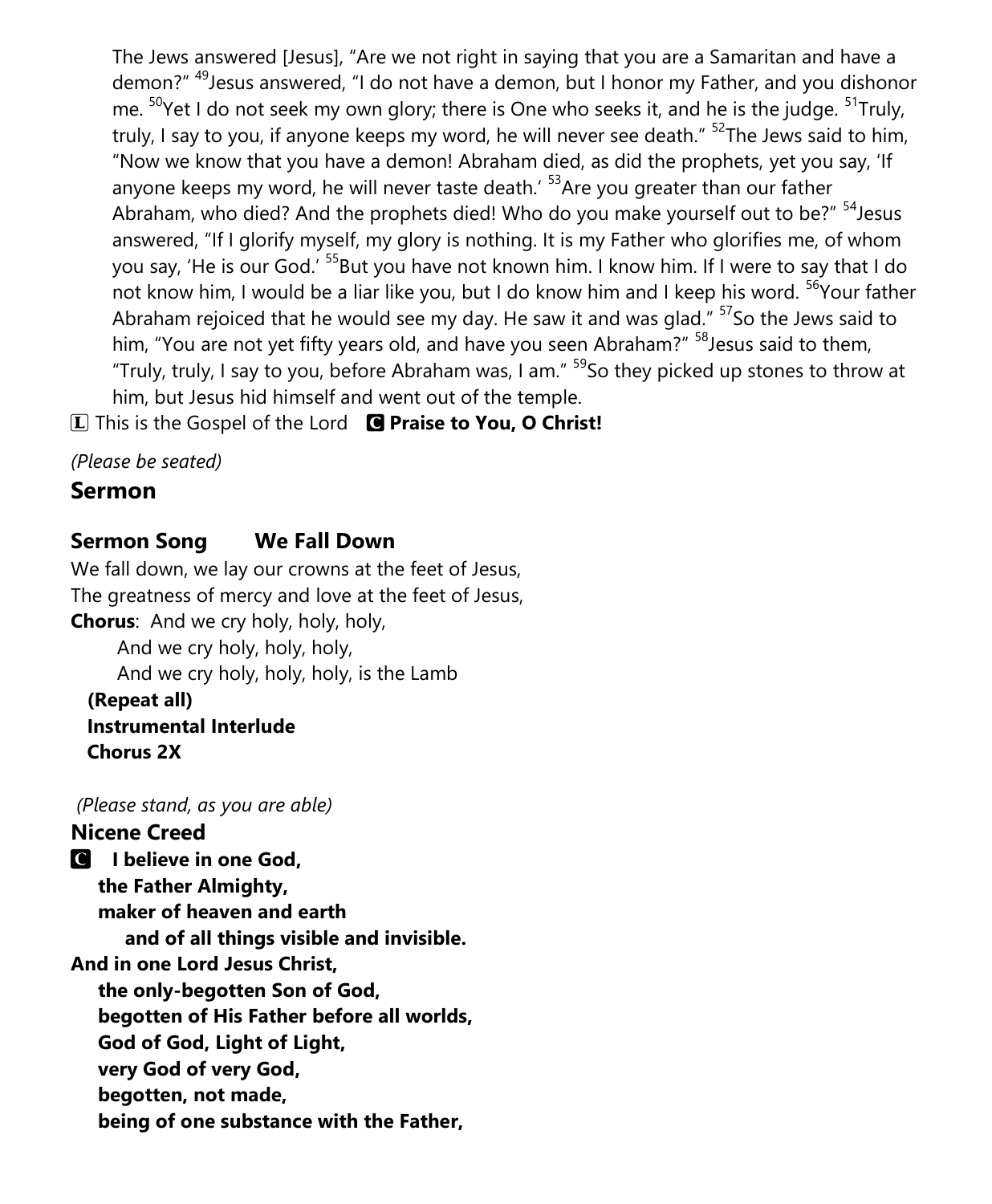**by whom all things were made; who for us men and for our salvation came down from heaven and was incarnate by the Holy Spirit of the virgin Mary and was made man; and was crucified also for us under Pontius Pilate. He suffered and was buried. And the third day He rose again according to the Scriptures and ascended into heaven and sits at the right hand of the Father. And He will come again with glory to judge both the living and the dead, whose kingdom will have no end.**

**And I believe in the Holy Spirit,**

 **the Lord and giver of life,**

 **who proceeds from the Father and the Son,**

 **who with the Father and the Son together is worshiped and glorified,**

 **who spoke by the prophets.**

 **And I believe in one holy Christian and apostolic Church,**

 **I acknowledge one Baptism for the remission of sins,**

 **and I look for the resurrection of the dead**

 **and the life** T **of the world to come. Amen.**

# **Peace of the Lord**

(Please greet the people in your family group with God's peace, and extend to those near to you the peace with a wave.)

# **Prayers of the Church**

After each petition respond: **P** Lord in your mercy **G** Hear our prayer

#### **Lord's Prayer**

- $\mathbf{P}$  Hear us as we pray in His name and as He has taught us:
- C **Our Father, who art in heaven,**
	- **Hallowed be thy name;**

**Thy kingdom come; Thy will be done on earth as it is in heaven.**

**Give us this day our daily bread.**

**And forgive us our trespasses as we forgive those who trespass against us.**

**And lead us not into temptation,**

**but deliver us from evil.**

**For thine is the kingdom and the power and the glory forever and ever. Amen.**

#### **Preface**

- $\mathbf{P}$  The Lord be with you.
- C **And also with you.**
- **P** Lift up your hearts.
- C **We lift them to the Lord.**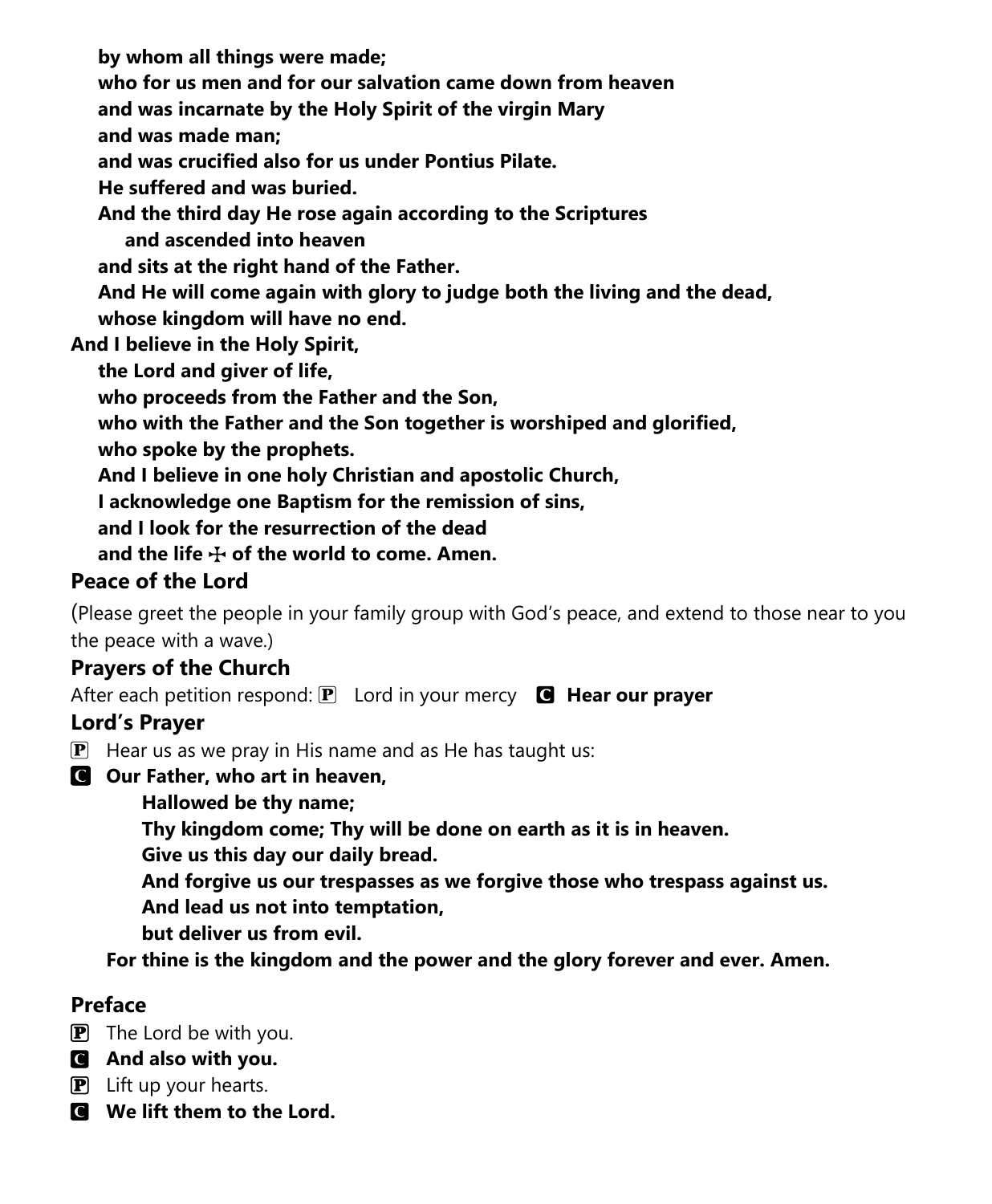P Let us give thanks to the Lord our God**.**

#### C **It is right to give Him thanks and praise.**

# **The Word of Our Lord**

 $\mathbf{P}$  Our Lord Jesus Christ, on the night when He was betrayed, took bread, and when He had given thanks, He broke it and gave it to the disciples and said: "Take, eat; this is My  $\pm$  body, which is given for you. This do in remembrance of Me." In the same way also He took the cup after supper, and when He had given thanks, He gave it to them, saying: "Drink of it, all of you; this cup is the new testament in My  $\pm$  blood, which is shed for you for the forgiveness of sins. This do, as often as you drink it, in remembrance of Me."

# **Lamb of God by Marty Haugen**

Lamb of God you take away the sin of the world: have mercy on us, mercy on us, mercy on us. Lamb of God you break the chains of hatred and fear: have mercy on us, mercy on us, mercy on us.

> Lamb of God you are the way of justice and peace: have mercy on us, mercy on us, mercy on us. Lamb of God you are the way of mercy and love: have mercy on us, mercy on us, mercy on us. Lamb of God you take away the sin of the world: Grant us peace, grant us peace, grant us peace.

# **Communion Distribution** *(Please be seated)*

**How Majestic Is Your Name"** (Michael W. Smith)

O Lord, our Lord, how majestic is Your name in all the earth!

O Lord, our Lord, how majestic is Your name in all the earth!

O Lord, we praise Your name. O Lord, we magnify Your name,

Prince of Peace, Mighty God, O Lord God Almighty!

#### **(Repeat above, then repeat last two lines)**

CCLI Song # 26007 Michael W. Smith © 1981 Meadowgreen Music Company (Admin. by Capitol CMG Publishing) CCLI License # 2235066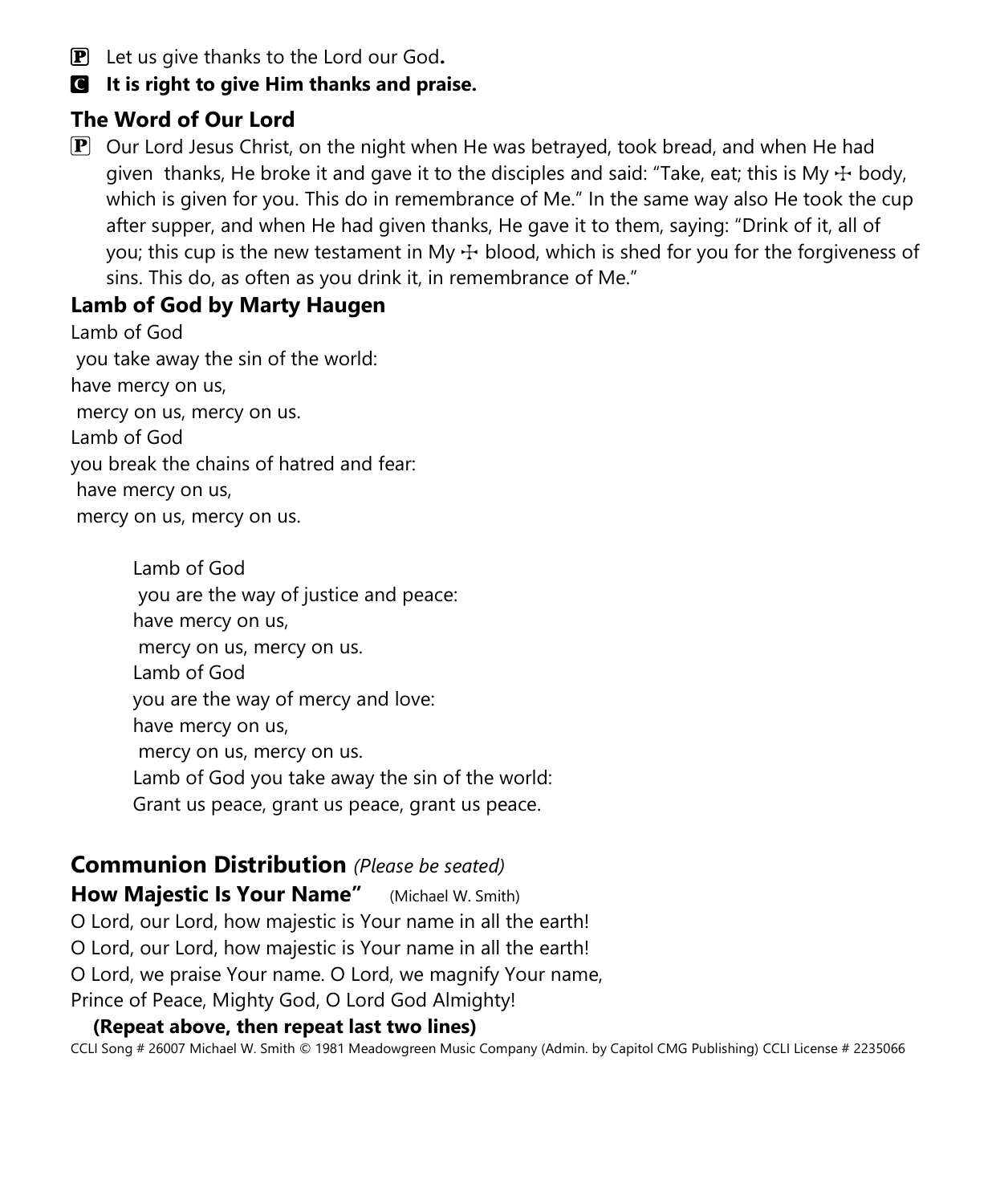# **651 I Love Your Kingdom, Lord**

1 I love Your kingdom, Lord, The place of Your abode, The Church our blest Redeemer saved With His own precious blood.

3 I love Your Church, O God, Your saints in ev'ry land, Dear as the apple of Your eye And graven on Your hand.

2 Beyond my highest joy I prize its heav'nly ways, Its sweet communion, solemn vows, Its hymns of love and praise.

4 For them my tears shall fall; For them my prayers ascend; For them my cares and toils be giv'n Till toils and cares shall end.

5 Sure as Your truth shall last, To Zion shall be giv'n The brightest glories earth can yield And brighter bliss of heav'n. Text: Public domain

#### **"Glorify Thy Name"** (Donna Adkins)

Father, we love You, we worship and adore You, Glorify Thy name in all the earth. Glorify Thy name, Glorify Thy name. Glorify Thy name in all the earth.

Jesus, we love You, we worship and adore You, Glorify Thy name in all the earth. Glorify Thy name, Glorify Thy name. Glorify Thy name in all the earth.

Spirit, we love You, we worship and adore You, Glorify Thy name in all the earth. Glorify Thy name, Glorify Thy name. Glorify Thy name in all the earth. Glorify Thy name, Glorify Thy name, Glorify Thy name in all the earth. Glorify Thy name in all the earth.

CCLI Song # 1383 Donna Adkins © 1976, 1981 CCCM Music (Admin. by Brentwood-Benson Music Publishing, Inc.) Universal Music - Brentwood Benson Publishing (Admin. by Brentwood-Benson Music Publishing, Inc.) CCLI License # 2235066

# **Post-Communion Collect**

Let us pray.

O God the Father, the fountain and source of all goodness, who in loving-kindness sent Your only-begotten Son into the flesh, we thank You that for His sake You have given us pardon and peace in this Sacrament, and we ask You not to forsake Your children but always to rule our hearts and minds by Your Holy Spirit that we may be enabled constantly to serve You; through Jesus Christ, Your Son, our Lord, who lives and reigns with You and the Holy Spirit, one God, now and forever.

#### C **Amen**